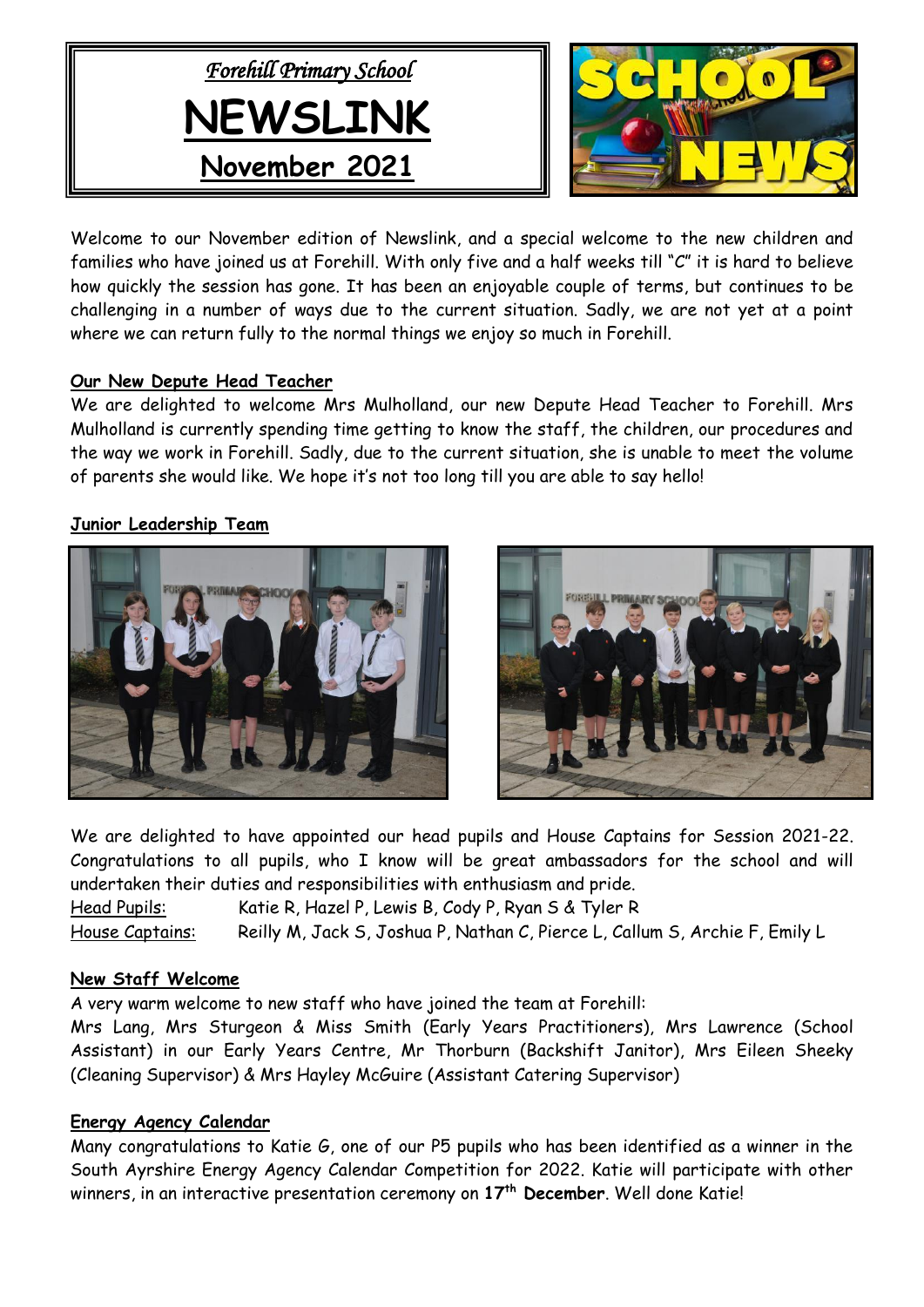#### **Remembrance 2021**

Huge thanks to our Head Pupils, who along with Mrs Baines, attended the Remembrance Day Service at Castlehill Church last Sunday. The children layed a wreath on behalf of the school. Our young people were a real credit to themselves, their parents and the school. Well done and thanks to them all.



#### **Active Schools Team**

Many of you will know Mrs Fiona Reid, who has been the active school co-ordinator in Forehill for many years, and in that time has made a significant contribution to the sport, fitness and wellbeing opportunities we have been able to offer our young people. Sadly, Fiona will be leaving Forehill to take up another post, managing other members of the active school team. We are extremely sad to see her leave Forehill, but know she will continue to achieve great things in her new post. We look forward to welcoming Chloe McDowall as our new Active School Co-ordinator. I know Chloe brings a new enthusiasm and wealth of experience to the role.

#### **Photographs of Children**

As you know we seek permission from parents regarding the taking of children's photos to use in a range of ways. This includes in-school displays, social media, newspapers, magazines etc. Where a parent has indicated they do NOT wish their child photographed, the child will be removed from ALL photos taken in school. We are unable to provide the opportunity for parents to pick and choose individual situations. Many thanks for your co-operation with this.

## **Sharing Learning & Parent Teacher Meetings**

I hope you enjoyed taking time prior to our parent/teacher phone calls, to look at samples of your child's learning. It is frustrating not to be able to welcome parents into the school, but hope it won't be too long till we can get back to normal with this! Thankyou to those who took time to provide some useful and helpful feedback.



#### **Assessments**

Staff across all classes have been working hard to gather together assessment information about children's progress, working closely with colleagues to ensure children are supported and challenged in all aspects of their learning. These assessments include reading, spelling, numeracy and mathematics. Members of the senior leadership team will meet with individual class teachers over the next couple of weeks to discuss the progress all children are making. As always, should you have any concerns around your child's learning, please do not hesitate to make contact in the first instance, with your child's class teacher.

#### **Pupil Attendance**

As you know, we place high importance on good attendance and timekeeping. Where children's attendance at school falls below an acceptable level, we will contact parents to alert you to this. We are currently working through this at the moment and will be in touch with parents where attendance is causing some concern.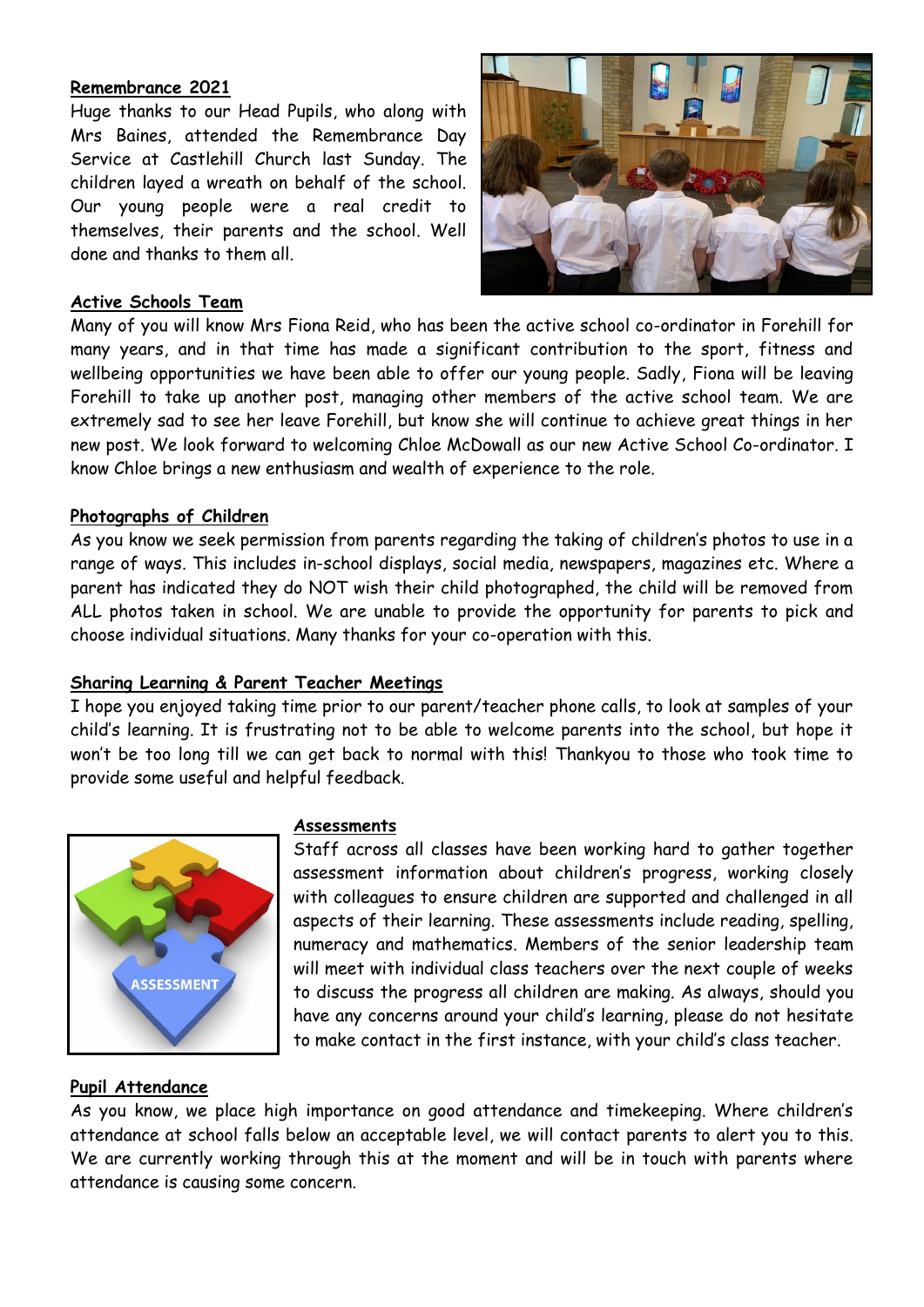## **Book Week Scotland**



We are always keen to encourage our young people to read as much as possible as this can have such a positive impact on all aspects of their learning. This week, as part of Book Week Scotland, our P1 children will receive a Bookbug Pack and P2 and P3 children will receive a Read, Write & Count pack to keep at home and use. Read, Write, Count is the Scottish Government initiative which encourages parents, carers and children to share and be involved in literacy and numeracy activities together. These packs have lots of simple suggestions for activities to undertake at home. Have fun!

## **Ayrshire Hospice – Light Up A Life**

Once again, we are delighted to be involved in the Ayrshire Hospice Light Up a Life Concert which will take place as a live stream on Sunday 28<sup>th</sup> November. The recording of Mr McDowall's song we so proudly shared this time last year "Let Love In" will be streamed as part of this event. This is always an amazing evening, and would encourage you to support the Hospice from the comfort of your own home. Online tickets can be purchased by following this link: <https://www.ayrshirehospice.org/Event/light-up-a-life-christmas-concert-2021>

#### **Go Purple Fundraising**

We were delighted once again to support the amazing work done at the Ayrshire Hospice, by organising our Go Purple Day. Huge congratulations to our wonderful Primary 7 pupils: Katie R, Archie F, Nathan C, Hazel P, Melissa D, Katie C, Liam P, Daryl Mc, their teachers, Mrs Gray and all other staff for once again organising this. The amazing total of **£2175** was raised this year. Our grateful thanks to all parents and friends who offered their support to this local charity.

#### **Shoebox Donations**

Our grateful thanks to all parents and friends who supported the school in filling **60** shoeboxes as part of the Blysthwood Care Christmas Appeal. Our shoeboxes will make their way to children in communities across Eastern Europe, helping to make their Christmas a little more special. A special thanks to Miss Crawford for organising, and to other staff, children and parents who assisted in any way with this. Well done and thankyou everyone!



## **Planned Learning Term 2**

Planned learning for Term 2 in your child's class will soon be uploaded to the school website. Should you have any queries about this, please do not hesitate to get in touch. In addition to offering support with homework tasks, we would encourage you where possible to discuss with your child, what they are learning about in school.

## **PE**

Can I please remind parents of the importance of ensuring that **all** children have a PE kit in school. PE is not optional, and is an important part of the curriculum. As children also participate in PE outdoors as far as possible, it would be helpful to ensure they have joggers and outdoors shoes on PE days. For safety reasons, can we ask that NO jewellery is worn on PE days – including earrings. Class teachers will be able to confirm individual PE days.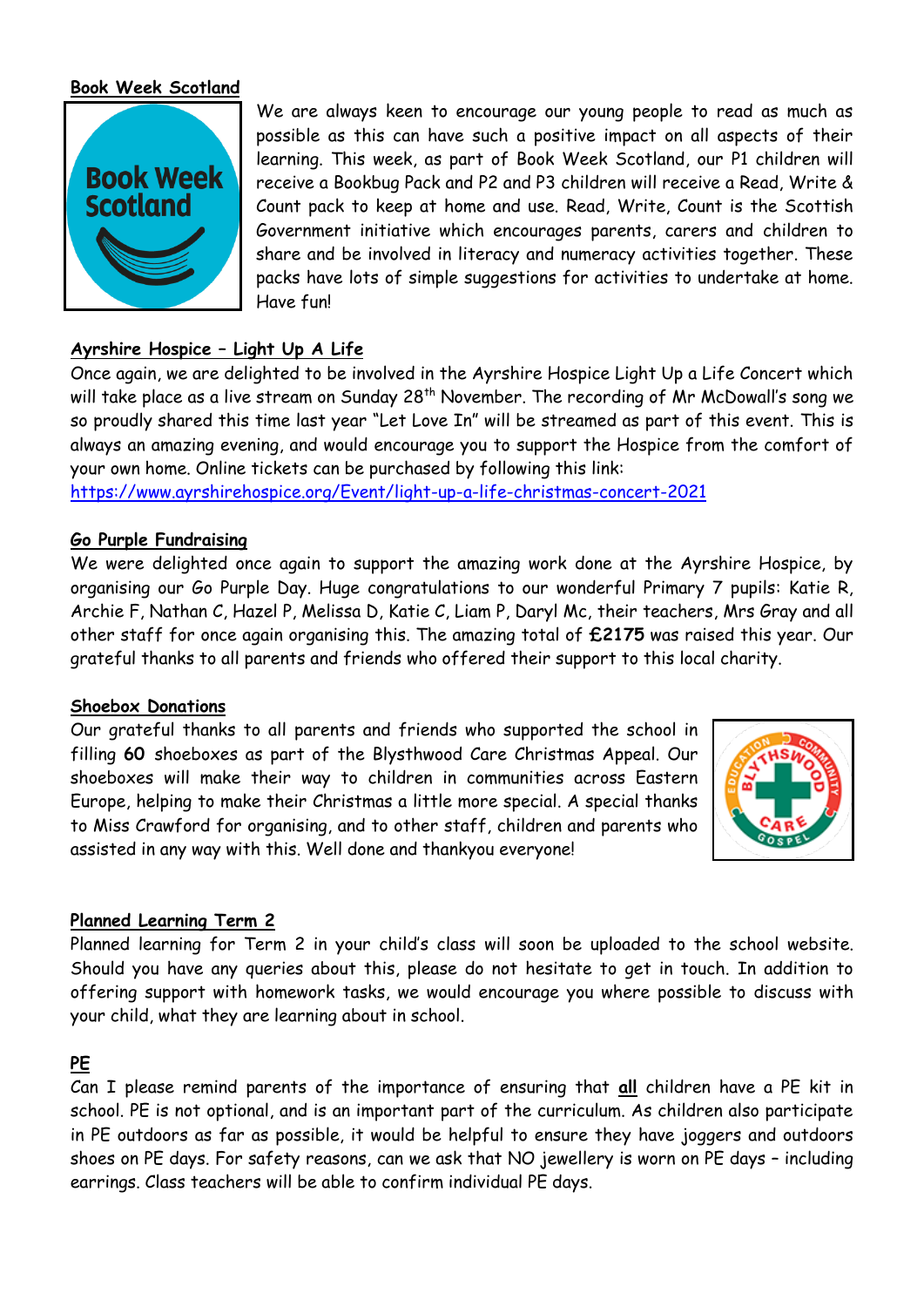## **Parent Council**

It was encouraging to see so many new parents taking part in our recent Parent Council Meeting via Zoom. Our parent council group continue to work hard in the background, exploring creative

ways to support the school, even with the current restrictions still in place. I am extremely grateful to them all for their hard work, which resulted in a donation of **£3,500** being made to the school. This will be used to benefit all children in a range of ways. Unfortunately, there will be no Christmas Fayre this year, but we look forward to the Spring, when hopefully the group will be able to plan an outdoor event for the community. A couple of events are planned in the lead up to Christmas: Mrs Howlett has taken class photographs for Class Calendars, which will be on sale soon, and our Parent Council are organising a Family Snowman hunt around the Forehill Community in the middle of December. More Information will follow.



## **Early Years Centre Award**

We were delighted to hear our new Early Years Centre has been shortlisted in the Early Years category of the Learning Places Scotland Awards 2021. The ceremony takes place in Glasgow on **23rd November.** My congratulations to the design team on their amazing work.

#### **Primary 7 Visit to Inverclyde**

Arrangements are in place for our P7 children to visit Inverclyde Sports Centre prior to the Easter break. More detailed information has already been issued to P7 parents.

#### **Tempest Photographs**

Individual photographs of all P1, P2 and P7 children, along with group photos of all classes have now been done. All ordering for photos is now done on-line. Links to class photographs will be sent out shortly. There is an option for class group photos to be delivered to the school free of charge for a short time only, but there is a charge for home delivery. Should you require any assistance with ordering photos, please do not hesitate to contact the school office.



## **Primary 6 Classes – Sustainability**

Our P6 children and staff are working very closely with staff from Kyle Academy on a transition

Project around Sustainability. Children will have the opportunity to engage in a wide range of learning opportunities around sustainability and diversity. This work will continue when children move into P7, prior to transition to Kyle Academy.

## **Nut Allergies**

Can I please remind parents **not** to send to school, snacks which contain peanuts – this includes Nutella, Chocolate spreads etc. We have a number of young people across the school who are allergic to nuts. Thanks for your support.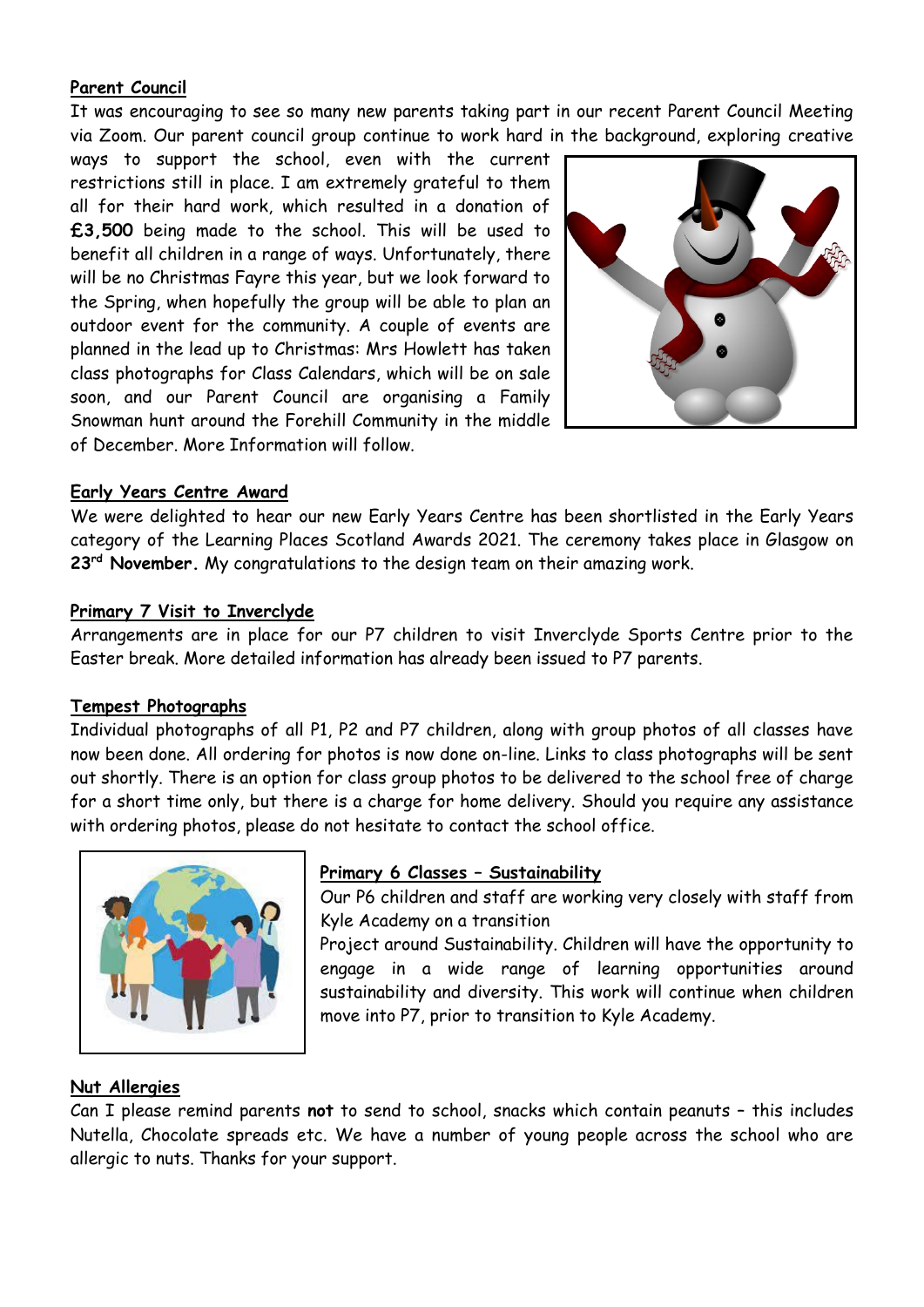## **Parking Around the School**



Can I please remind **ALL** parents of their responsibility in parking legally, safely and considerately around the school at drop off and pick up times. There have been a few incidents over the past couple of weeks. As always, the safety of our children is VITAL. I would ask that you respect residents' access. A gentle reminder that parents should **NOT** be using the staff car park to drop off or collect children unless they are in procession of a blue disability badge and are using the disabled parking bays. Parents dropping children at the EYC are able to access the car park and turning bays for this, creating a little less congestion in the street.

Sadly, we have experienced some vandalism around the school in the last few weeks, but have managed to identify some those responsible. We are currently working out the cost of damage and the parents involved have agreed to pay for damage caused. I know many of you have been in touch to express frustrations around your attempts to report incidents to Police Scotland. I have been in touch with senior officers and have requested a meeting to discuss ways in which we can work more closely to prevent vandalism and anti-social behaviour around the school. I would encourage you to continue to report any inappropriate behaviour around

#### **Vandalism**



## **Winter Weather**

As the winter weather approaches, and mornings are becoming darker and wetter, I would ask that children, particularly on wet mornings arrive at school just in time to enter their classroom at 9.00am. Unfortunately, supervision is limited, and we will only be able to allow access to the building for pupils from **8.55am** onwards. I thank you in anticipation of your support with this.

the school in the evenings or at weekends.

## **Music Tuition**

We are delighted to be able to restart instrumental tuition to pupils and to welcome our music instruction team – Mrs McKail (strings) Mrs Prill (brass) and Mr Gonzales (woodwind) back to Forehill. We are excited about the number of pupils being provided with the opportunity to learn an instrument, and look forward to hearing them play in the weeks and months ahead.

## **Alterations to Old Nursery**

Starting on Friday 26<sup>th</sup> November, work will begin to convert the old nursery space into three new learning areas. The contractor will ensure their site is completely safe and enclosed. In school, we will obviously remind children about the possible dangers on a building site. They will be kept separate from any work at all times when in school. We would ask that you also share the safety message at home - particularly for times when children may play in the playground after school or at weekends.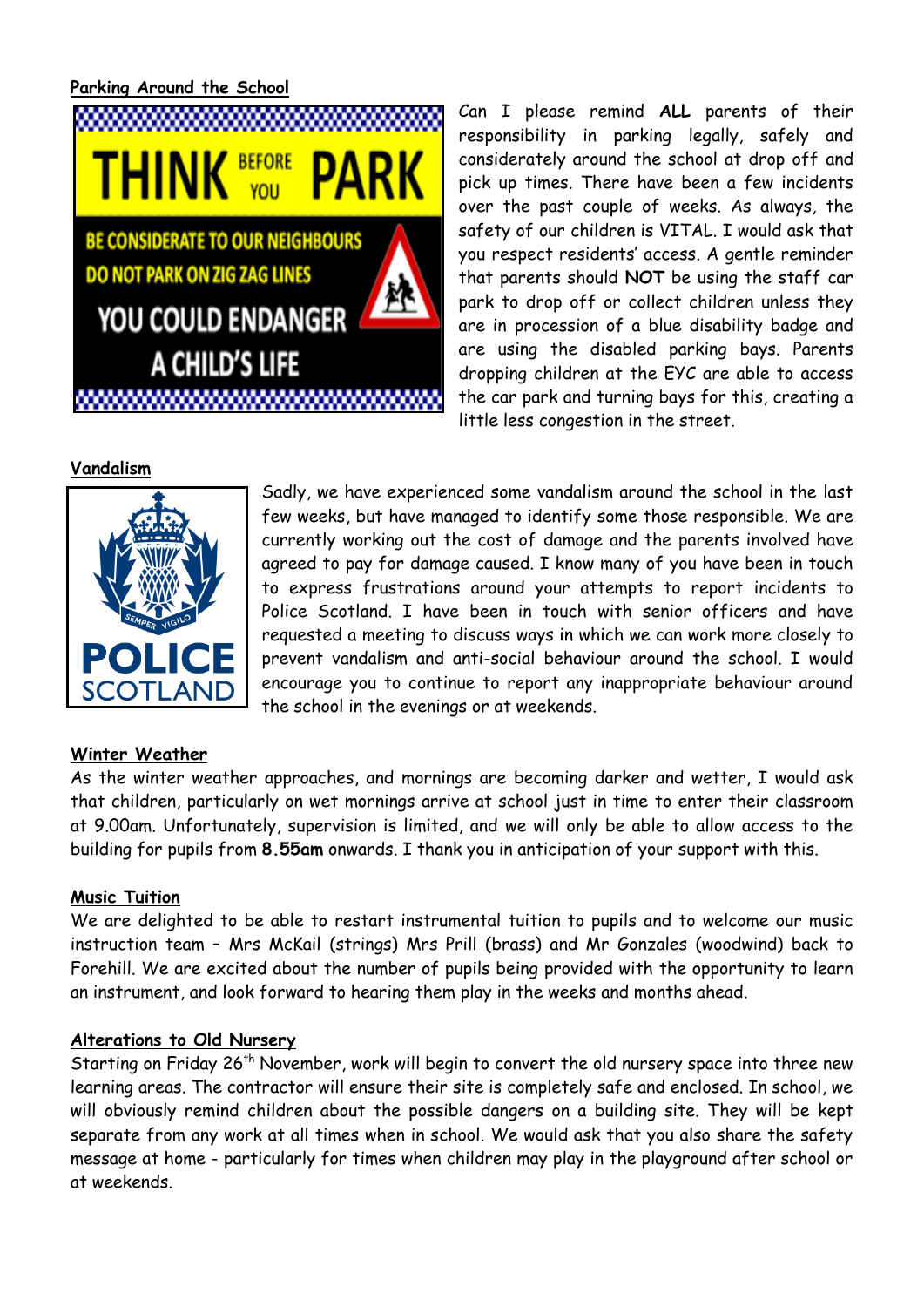

Christmas is normally an amazing time in schools when we get to share and celebrate the excitement this season can bring. Following the guidance received last week, we are unfortunately unable to offer the full range of activities, but we are working hard to think of alternative ways to try to make this time of year special and of course, fun for everyone in Forehill.

 $*$  As our hall is large enough, each stage will have their own party as normal. Unfortunately, social dance and some of the normal games are not an option, but we have provided a number of alternative activities to ensure the parties are fun. Children can wear party clothes to school for the full day of their party, so no need to be changing. Party dates are noted in the list of dates at the back on the newsletter. Please note a slight change to P2 and P3 parties.

Our Christmas trees will be put up in the school around **Friday 3 rd December**, and this year, we are inviting children across the school to donate a tree decoration for our tree. Our hope is that the children would feel ownership of the tree. The range of different decorations – colours, sizes, shapes would reflect the diversity of our school community. Decorations can be sent to school any time now!

We would invite children to wear Christmas Jumpers to school from **Monday 13th December** onwards, and look forward to seeing the range of jumpers available!

We are unable to have a pantomime into the school or to take children out to a cinema or theatre. Instead, we will be having a whole school movie morning, where each class would choose a Christmas Movie of their choice to watch in class. Children will be provided with ice-cream, paid for by the parent council. Dates for this will follow.

Our Christmas Lunch will take place on **Wednesday 15 th December**.

Children in our EYC will pre-record songs for their Nativity. These will be released and made available to parents on our Youtube Channel and through our Facebook Pages.

Children in P1-3 will pre-record songs for their Nativity. These will be released and made available to parents on our Youtube Channel and through our Facebook Pages.

Each P4-7 class will be recording their own special "Christmas Song" which will be shared through the school Facebook page in the lead up to Christmas.

Real live Reindeer will be visiting our Early Years Centre on **Wednesday 8 th December**.

Treacle the Elf will visit the Early Years Centre on **Monday 20th December** to work with groups of children outdoors.

 $*$  All classes have had their photograph taken for the Parent Council 2022 Class Calendars. Information on how to order these will be issued by the parent council shortly.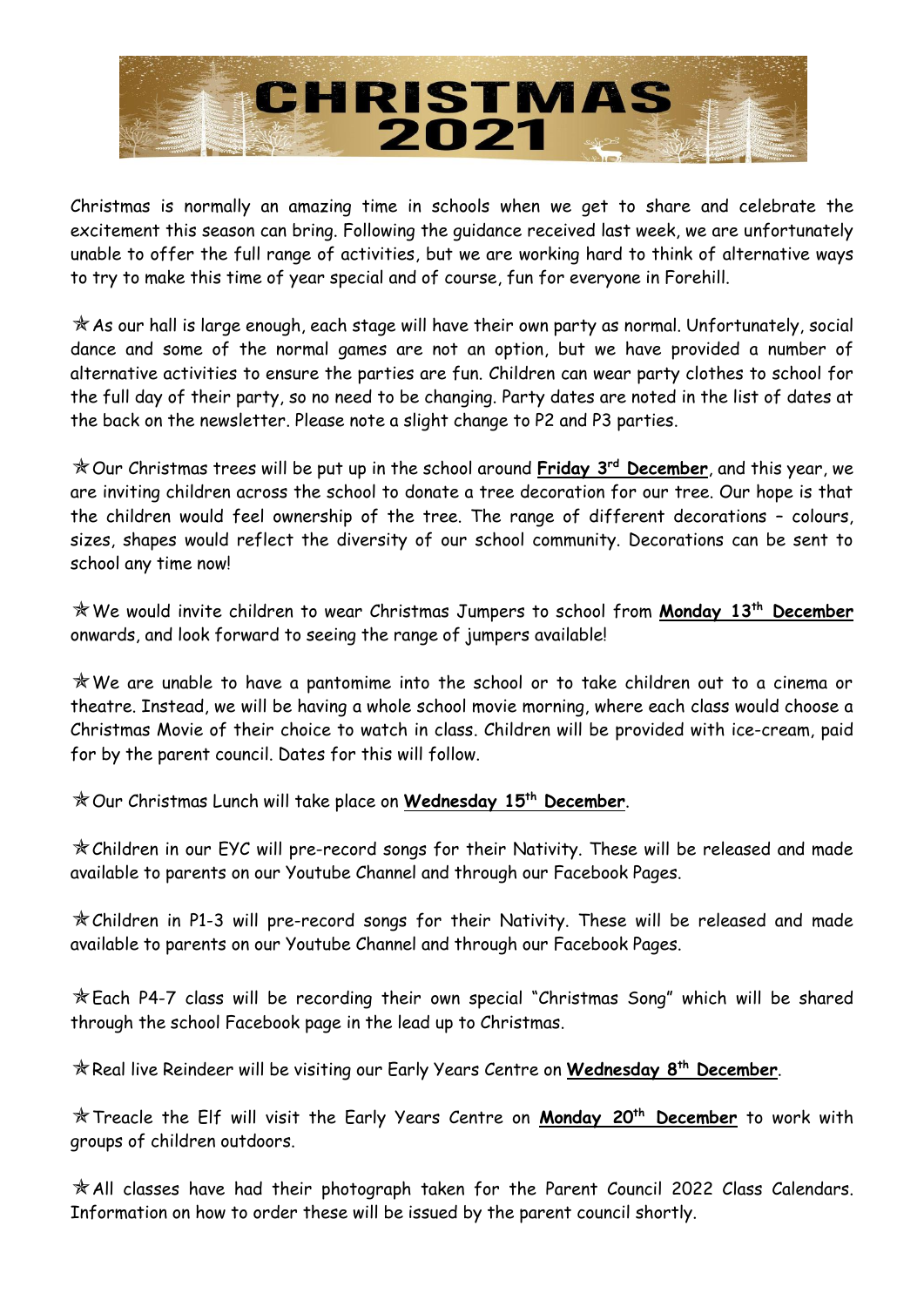Our Parent Council will be running a Christmas Family Snowman Hunt around the Forehill Community. Detailed info will follow, along with entry forms.

We are planning a "Christmas Countdown Calendar" across all classes in the school, with a range of activities taking place in the lead up to the Christmas break. We will share this with you via Facebook when this is complete.

 $\mathcal A$  As we are unable to hold our Christmas Service in Castlehill Church, we are making plans for an outdoor Christmas Celebration for all children in the last week of term – weather permitting!

This year we would ask that children do not bring Christmas Cards to school to hand out to friends. This is sad and not what we would want to do, but a sensible decision to help prevent the potential spread of infection.

## **Keeping in Touch**

The following members of the leadership team have direct responsibility for specific stages in the school. Where your child's class teacher is unable to assist, your query will be directed to: Early Years Centre: Mrs McCloskey or Mrs Carswell

| $C$ uriy veuro cenner |
|-----------------------|
| Primary 1:            |
| Primary 3:            |
| Primary 4:            |
| 6:Mrs McDowall        |

Primary 3: Mr McDowall Primary 2/3: Mr Watson Primary 7: Mrs Baines

Mrs Carswell **Primary 2:** Mrs Mulholland Primary 4: Mr Watson Primary 5: Mrs Mulholland Primary

Regular updates on what is happening across the school can be seen on the Groupcall Xpressions App, our Facebook Page and on our twitter pages.

| Facebook:        | @forehill50              |
|------------------|--------------------------|
| Website:         | www.forehill.sayr.sch.uk |
| School Twitter:  | @ForehillPrimary         |
| Nursery Twitter: | @ForehillN               |



## **Keeping Safe in School**

We are continuing to ensure all procedures are followed in school including hand washing/sanitising and keeping children in class groups as far as possible. We would ask that you continue to remind children at

home of the importance of good hand hygiene and following all rules in school which are there to keep us all safe.

## **Visitors to the School**

Normally we would welcome parents and visitors to the school at any time, but we would ask until further notice that parents who have queries or concerns call the school office on **01292 612461** in the first instance. Queries will then be directed to the most appropriate member of staff. Parents should **not come to the school without first phoning the school office**. This is not how we like to work, but hope you understand the reasons for this as we try to limit the number of adults coming to and from the school and any potential for spread of infection.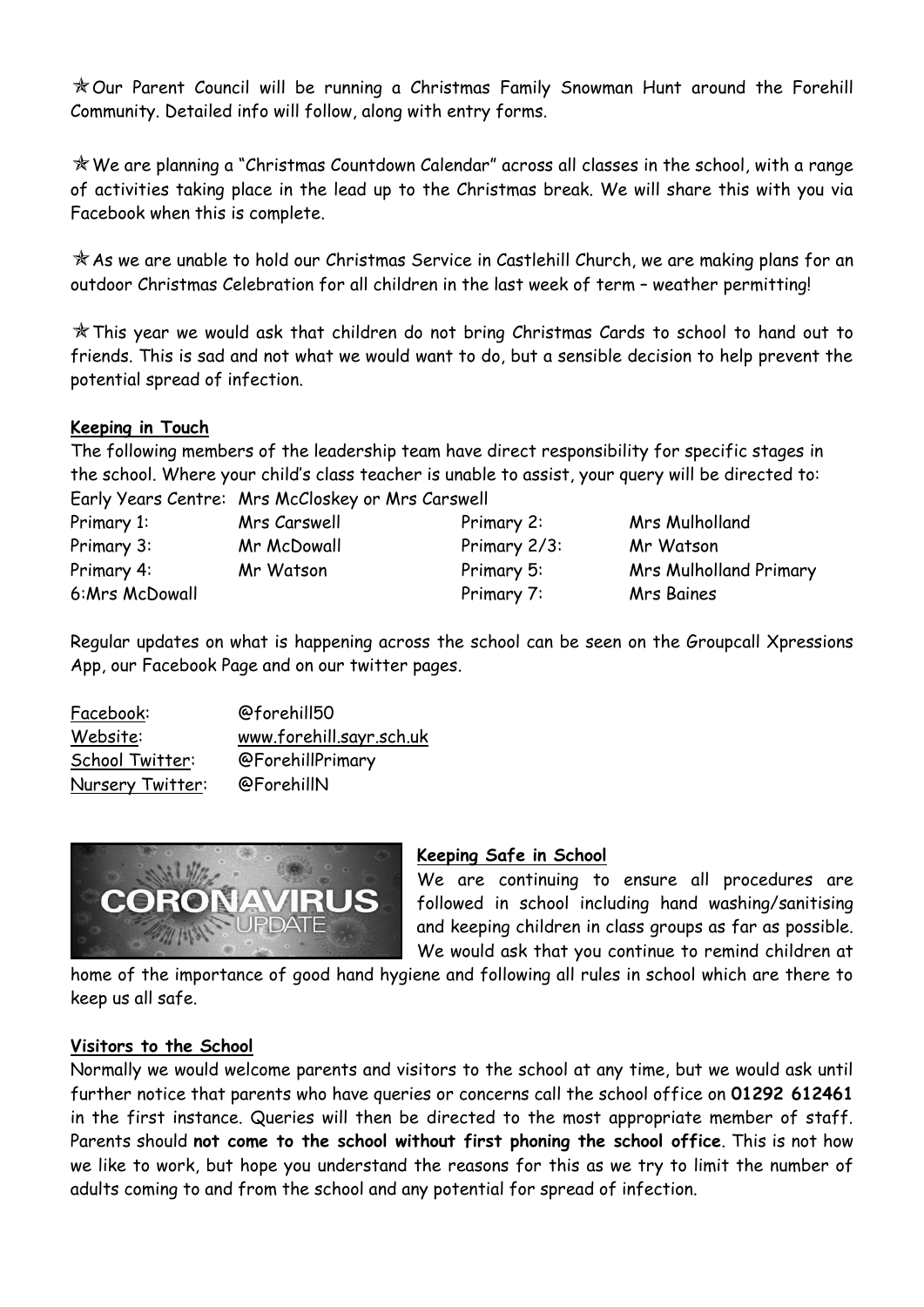#### **Social Distancing**

When at the school, we would remind all parents of the need for 2m social-distancing and would ask that everyone respects this when near other parents or adults in the playground or in the street.

### **Advice to Parents on Notification of a Positive Case in School**

You or your child do not need to self-isolate unless you are contacted by Test and Protect (this could be a phone call or a text). If you or your child has **not** been contacted by Test and Protect and showing **no** symptoms of COVID-19, they can continue to attend school as normal.

To help reduce further spread of COVID-19 in the school, **we recommend in this situation, that your child takes a Lateral Flow Device (LFD) test.** These can be collected from your local pharmacy, COVID-19 test centres or by ordering online at: [www.gov.scot/publications/coronavirus-covid-19-getting-tested/pages/no-covid-symptoms.](http://www.gov.scot/publications/coronavirus-covid-19-getting-tested/pages/no-covid-symptoms)

Please record your LFD results, whether negative or positive on the online portal at: [www.covidtest.scot](http://www.covidtest.scot/) OR by phoning 119. If the LFD is positive, please self-isolate and book a PCR test for your child.

If at any time your child develops a fever, cough or loss of taste or smell, or are showing milder symptoms such as a sore throat, headache, upset stomach or cold like symptoms, they should stay off school and book a PCR test.

To book a PCR test visit [www.gov.uk/get-coronavirus-test](http://www.gov.uk/get-coronavirus-test) or [https://www.nhsinform.scot/test](https://www.nhsinform.scot/test-and-protect)[and-protect](https://www.nhsinform.scot/test-and-protect) or by calling 0800 028 2816.

**If your child is symptomatic or their LFD test is positive, other household members should also self-isolate** until your child receives their PCR test results.

My sincere thanks to you all for your on-going support and understanding in such challenging times.

Many thanks & Kind Regards,

*David Watson Head Teacher*